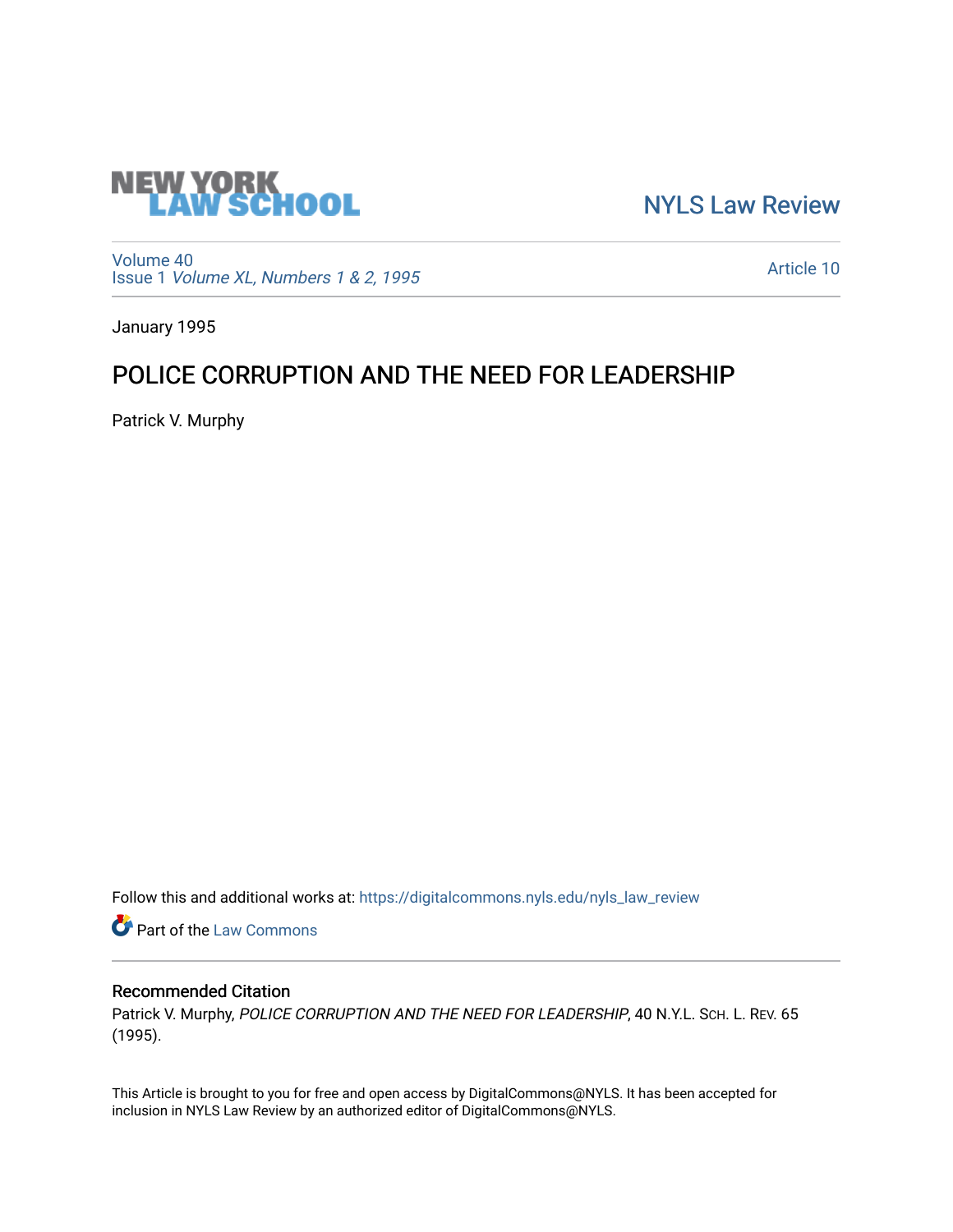#### **SPEECH**

### POLICE CORRUPTION AND THE NEED FOR LEADERSHIP\*

#### PATRICK V. MURPHY\*\*

The dramatic revelations of the Mollen Commission,' and the attendant news media coverage of corruption, brutality, and other serious misconduct.<sup>2</sup> as well as the failures of internal controls, could leave several impressions: that police corruption is inevitable, that reforms cannot be institutionalized, and that the same serious failures return every

\*\* Director, Police Policy Board, United States Conference of Mayors, Washington, **D.C.**

**1.** The Mollen Commission, created **by** Mayor David **N.** Dinkins on July 24, 1992, was a twenty-two month investigation into the corruption of the New York City Police Department. The investigation also evaluated the Police Department's procedures in preventing and detecting corruption, and recommended changes to maximize the prevention of corruption. N.Y. CITY COMM'N TO INVESTIGATE ALLEGATIONS OF POLICE CORRUPTION AND THE ANTI-CORRUPTION PROC. OF THE POLICE DEP'T, COMM'N REP., at 1-109 (July 7, 1994) (Milton Mollen, Chair) [hereinafter MOLLEN **COMM'N** REP.].

*2. See, e.g.,* Rick Bragg, *Blue Wall of Silence: Graft Shielded Behind Old Code,* N.Y. TIMEs, Apr. 26, 1994, at Bi; George James, *Sergeant Charged in Police Corruption Case,* N.Y. TIMES, May 27, 1994, at B3; Clifford Krauss, *Five Brooklyn Officers Suspected of Drug Shakedowns,* N.Y. TIMEs, Feb. 2, 1994, at B3; Clifford Krauss, *Fourteen More Officers Arrested at a Shaken 30th Precinct,* N.Y. TIMES, Sept. 29, 1994, at **Al;** Clifford Krauss, *More Officers Caught in Stings, Police Say,* N.Y. TIhms, July 6, 1994, at B2; Clifford Krauss, *Three Officers Held in Police Sting After Robbery is Videotaped,* N.Y. TIMES, Mar. 19, 1994, at **Al;** Clifford Krauss, *Two Year Corruption Inquiry Finds a 'Willful Blindness' in New York's Police Dept.,* N.Y. TIMES, July 7, 1994, at **Al;** Joe Sexton, *New York Police Often Lie Under Oath, Report Says,* N.Y. TIMES, Apr. 22, 1994, at **Al.**

65

<sup>\*</sup> Mr. Murphy delivered these remarks at a symposium sponsored **by** the New York Law School Law Review in conjunction with the New York Law School Center for New York City Law on March 30, 1995 entitled *Police Corruption, Municipal Corruption: Cures at What Costs?*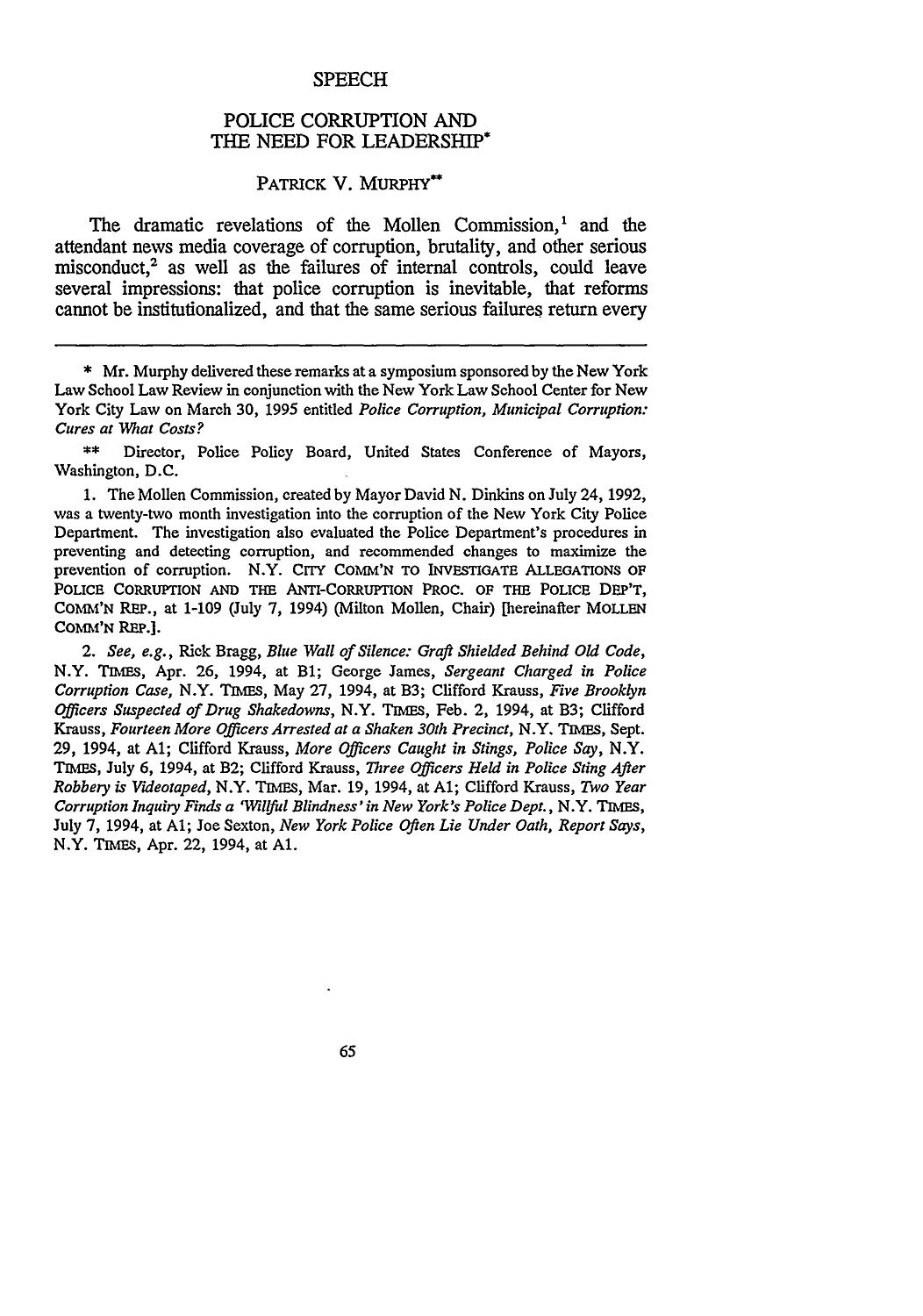twenty years.' That would be unfortunate. It could result in unwarranted cynicism. Rather, the facts support quite different conclusions.

The cycle has not been one of a recurring problem. Instead, it has been evolutionary. Police corruption of any dimension is a grave matter. Professor Egon Bittner of Brandeis University has described policing as a vocation of service to the poor.' But unfortunately, because corrupt officers usually exploit the weakest among us—those whom they are sworn to protect-they thus deprive the weakest among us of their participation as full members of a government for the people. However, the gravity of corruption, both in extent and consequence, has generally been declining in the past century.<sup>5</sup>

As a police captain, I was assigned **by** a very able, dedicated Commissioner to develop the Department's first performance evaluation system for captains and higher ranking officers; sometimes referred to as the Executive Corps. After lunch one day, I was summoned to the office of the four-star chief, then called the chief inspector, to review the names and ratings of those recommended for promotion to the inspector and chief ranks. The process involved some mathematics, which began to test the chief's patience. As the afternoon wore on, he paused and said, "it must have been a lot easier to do this when city hall told you who to promote." What he meant by that statement was that when Mayor Robert Wagner<sup>6</sup>

3. Investigations of corruption in **the New York City Police Department have taken place roughly every twenty years since 1895.** *See* REP. **AND** PRoC. **OF THE SENATE** COMM. **APPOINTED** TO **INvEsTIGATE THE** POLICE DEP'T OF **THE** CITY OF N.Y. **AS TRANsMITTED** TO **THE LEoISLATURE** (Jan. **18, 1895) (Senator Clarence Lexow,** Chair) **[hereinafter LEXOW COMM'N REP.]; REP. OF THE SPECIAL COMM. OF THE BD. OF ALDERMEN OF THE CrrY OF N.Y. TO INVESTIGATE THE POLICE DEP'T (June 10, 1933) (Henry H. Curran, Chair); FINAL REP. OF SAMUEL SEABURY, REFEREE, IN THE MATTER OF THE INVESTIGATION OF THE MAGISTRATE'S CTS. IN THE ]FIRST JUD. DEP'T AND THE MAGISTRATES THEREOF, AND OF ATTORNEY'S-AT-LAW PRACTICING IN SAID CTS. (March 28, 1932) (Samuel Seabury, Referee); INVESTIGATION OF ORGANIZED CRIME IN INTERSTATE COMMERCE, 1951:** HEARINGS **BEFORE THE U.S. SENATE SPECIAL COMM. TO INVESTIGATE ORGANIZED CRIME IN INTERSTATE COMMERCE (1951) (Senator Estes Kefauver, Chair) (testimony of Miles F. McDonald, Dist. Att'y, Kings County,** N.Y., and Julius Helfand, Ass't Dist. Att'y, Kings County, N.Y.); REP. **TO INVESTIGATE ALLEGATIONS OF POLICE CORRUPTION AND THE CITY'S ANTI-CORRUPTION PROC.** (Dec. **26, 1972) (Whitman Knapp, Chair) [hereinafter KNAPP COMM'N REP.]; MOLLEN COMM'N REP.,** *supra* note **1.**

4. *See* Egon Bittner, *Emerging Police Issues, in* Loc. **GOV'T** POLICE **MGMT. 1, 9** (Bernard L. Garmine, ed., Int'l City Mgmt. Ass'n, 2d ed. 1982) (stating that police direct their attention to problems which are most often part of the lives of the poor).

*5. See id.* at 53 (explaining that police corruption is less common today than in the past).

6. Mayor of the city of **New** York from 1954-1965.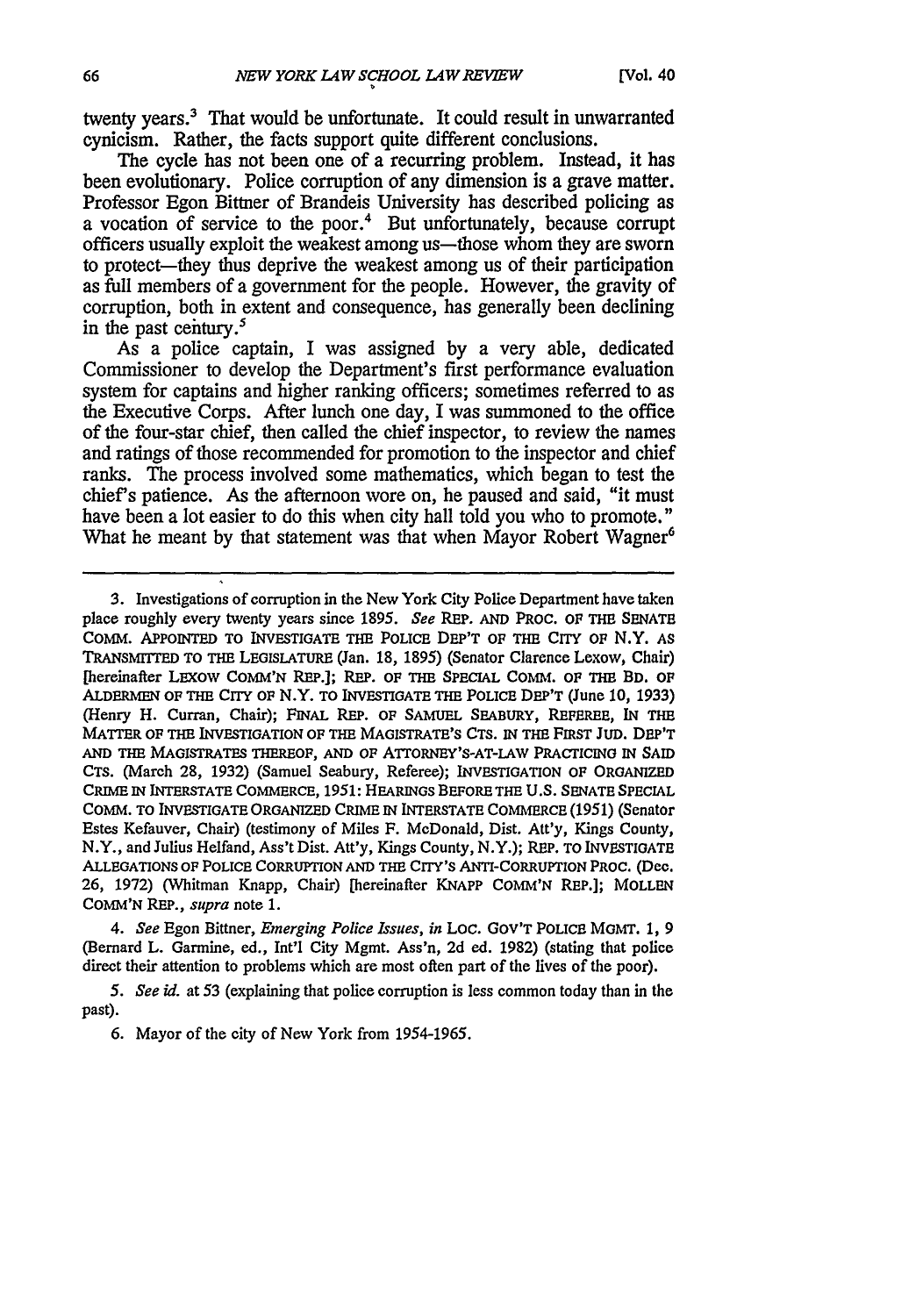came into office in 1954, he gave the authority to his commissioners, which former mayors had often exercised themselves, to promote or demote above the civil service rank of captain.<sup>7</sup> In my opinion, Mayor Wagner thus empowered the commissioners, then and since, in a great leap forward to control the Department. Using that power vigorously enables a commissioner to have a great impact on integrity, performance, and morale, as well as the ability to remove a level of potential corruption in the form of political favoritism.

Mayor Wagner's policy was a major turning point in the history of the Department's ability to bring corruption under control. He implemented the most fundamental change to permit a transition from systemic corruption to systemic integrity. Promotions above captain changed from politically-based to merit-based.<sup>8</sup> Unfortunately, systemic corruption did not decline as a result of this alteration in the command structure.<sup>9</sup> Management simply lacked the ability to know how to stop the longestablished systems of corruption. It was not until a reform administration at the time of the Knapp Commission<sup>10</sup> that a head-on attack against systemic corruption finally began to dismantle the long established systems of corruption.<sup>11</sup>

Previously, many people who reached the civil service rank of captain sought improper political influence to obtain promotion, in all but a few units.<sup>12</sup> Organized corruption in the patrol division's gambling units was

*8. See Influence is Out, Police Cautioned,* N.Y. TIMES, May 3, 1955, at 62 (stating that police promotions would be based on merit and not influenced by politics); *see also Adams Urges Ban on Police Politics,* N.Y. TIMES, March 9, 1955, at 29 (noting Mayor Wagner's policy of not interfering with the Police Department).

9. *See* **MURPHY &** PLATE, *supra* note 7, at 153; *see also* Gerald Caplan & Patrick V. Murphy, *Fostering Integrity, in* Loc. GoV'T **POLICE** MGMT. 241 (William A. Geller ed., 3rd ed. 1991) [hereinafter *Fostering Integrity].*

10. **KNAPP** COhMM'N *REP., supra* note 3, at 1-244.

**11.** *See* M.A. Farber, *Decade After Knapp Inquiry, a Sense of 'Revolution' Pervades Police Force,* N.Y. TIMES, Nov. 29, 1982, at B1, B5 (finding that, since the Knapp Commission, there has been a profound change in the Police Department's attitude toward corruption-not only in senior police officials, but in officers on the streets).

12. *See* Bittner, *supra* note 4, at 53 (explaining that today fewer police officers are hired or promoted as result of political payoffs or outright payoffs).

<sup>7.</sup> *See* PATRICK V. MURPHY & THOMAS PLATE, COMMISSIONER: A VIEW FROM THE TOP OF AMERICAN LAW ENFORCEMENT 152 (1977) (explaining that Mayor Wagner gave the Police Commissioners a "free hand" in running the Police Department); see also Richard Reeves, *Mayor Claims Role Over Setting Policy in Police Matters,* N.Y. TIMES, Oct. **13,** 1967, at **AS** (stating that Mayor Wagner allowed Police Commissioner Adams to run assignments and promotions within the Police Department free from any influence from City Hall).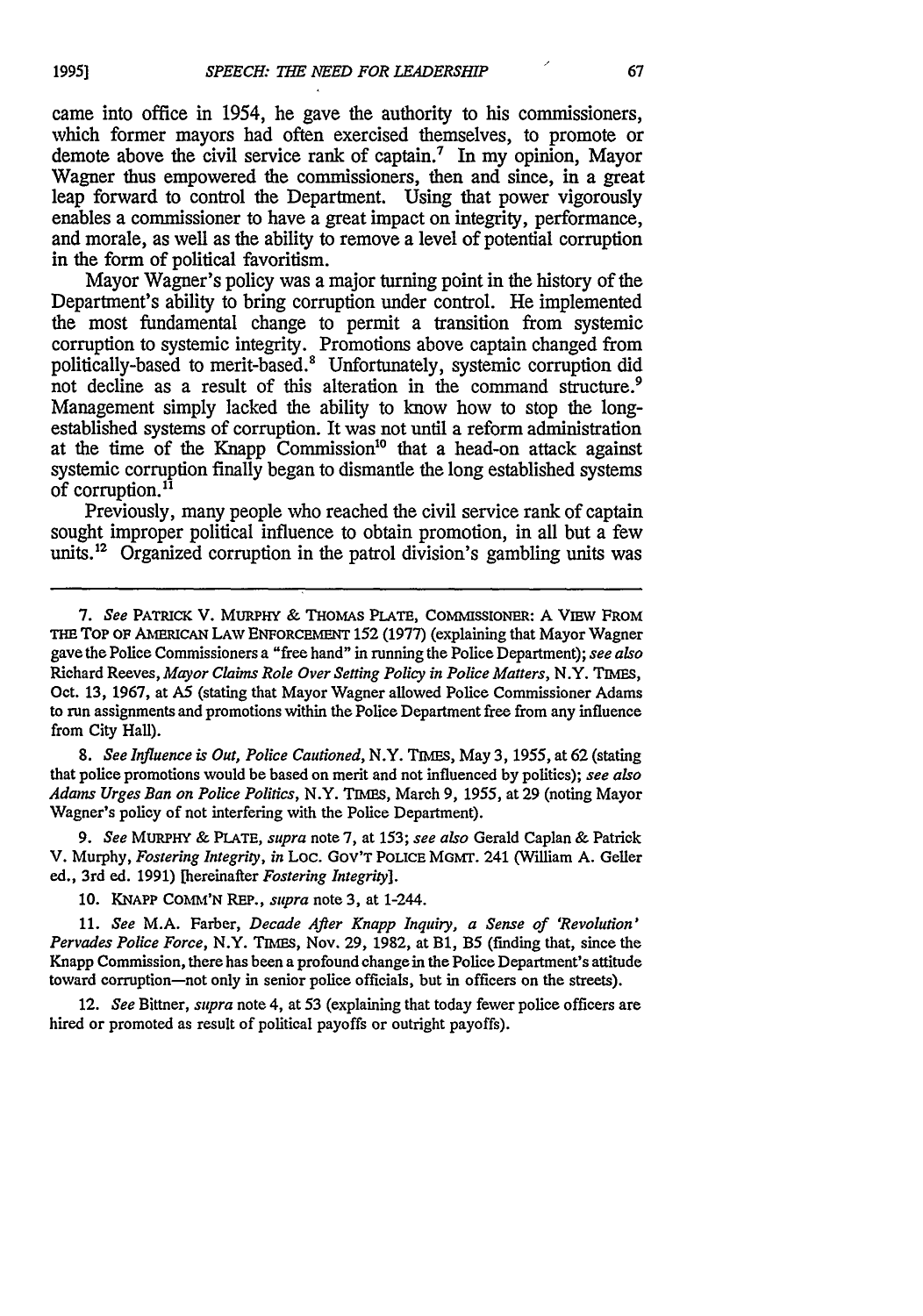lucrative.<sup>13</sup> Sergeants' clubs in the precincts that collected street level gambling and liquor graft created a climate of corruption.<sup>14</sup> I have been told that detective assignments were politically influenced at that time, and apparently at one point, you could buy such an assignment right in the office of the chief of detectives. Because of this, many able, dedicated captains never sought promotions that depended on political support.

Mayor Wagner's change worked fundamental improvements in combatting corruption.<sup>15</sup> The ability to reward good work with The ability to reward good work with high-level promotion enables a commissioner to motivate managers to raise standards of integrity. A commissioner's power to demote to captain motivates commanders to detect wrongdoing and to discipline offenders. However, this occurs only when a commissioner actually exercises the power. Unfortunately, some fine commissioners, while diligently depoliticizing the Executive Corps by attrition, did not hold commanders accountable for the continuing prosperity of plainclothes pads<sup>16</sup> and precinct sergeants' clubs. Therefore, while in theory the change was a positive step, in application it had less than optimal results.<sup>17</sup> This example of one way to combat corruption, and its lack of complete effectiveness, shows well the inherent difficulties with municipal management and of police departments in particular.

Administrating a Police Department of more than 30,000 officers is a complex task and the problems of organization and management are enormous. Police administration could well be the most difficult and complex discipline within public administration. Outside oversight can indeed be helpful for these administrators. For example, the Mollen Commission has made a very valuable contribution to the problem of restoring the integrity of the Department and putting in place those devices that are necessary to maintain that integrity in the future.<sup>18</sup>

Community policing is one very important way of maintaining the integrity of the Police Department and preventing misconduct. It gives the people a role in protecting the community while establishing a very powerful relationship between the people and the police at the lowest level

**13.** KNAPP **COMM'N** REP., *supra* note 3, at 71.

*15. See* MuRPHY **&** PLATE, *supra* note 7, at **153** (stating that there were no serious police corruption scandals under Mayor Wagner due in part to his reform policies).

**16. KNAPP COMM'N** REP., *supra* note 3, at 74 (explaining a system where plainclothes officers would collect regular payoffs from gamblers within their precinct or division).

17. **MOLLEN COMM'N** REP., *supra* note 1, at 77-79.

18. *See* Michael Gorman Whitestone, *Power to the Cop Monitor,* N.Y. NEWSDAY, Oct. 29, 1994, at **A18** (supporting the idea of an outside monitoring agency).

<sup>14.</sup> *Id.*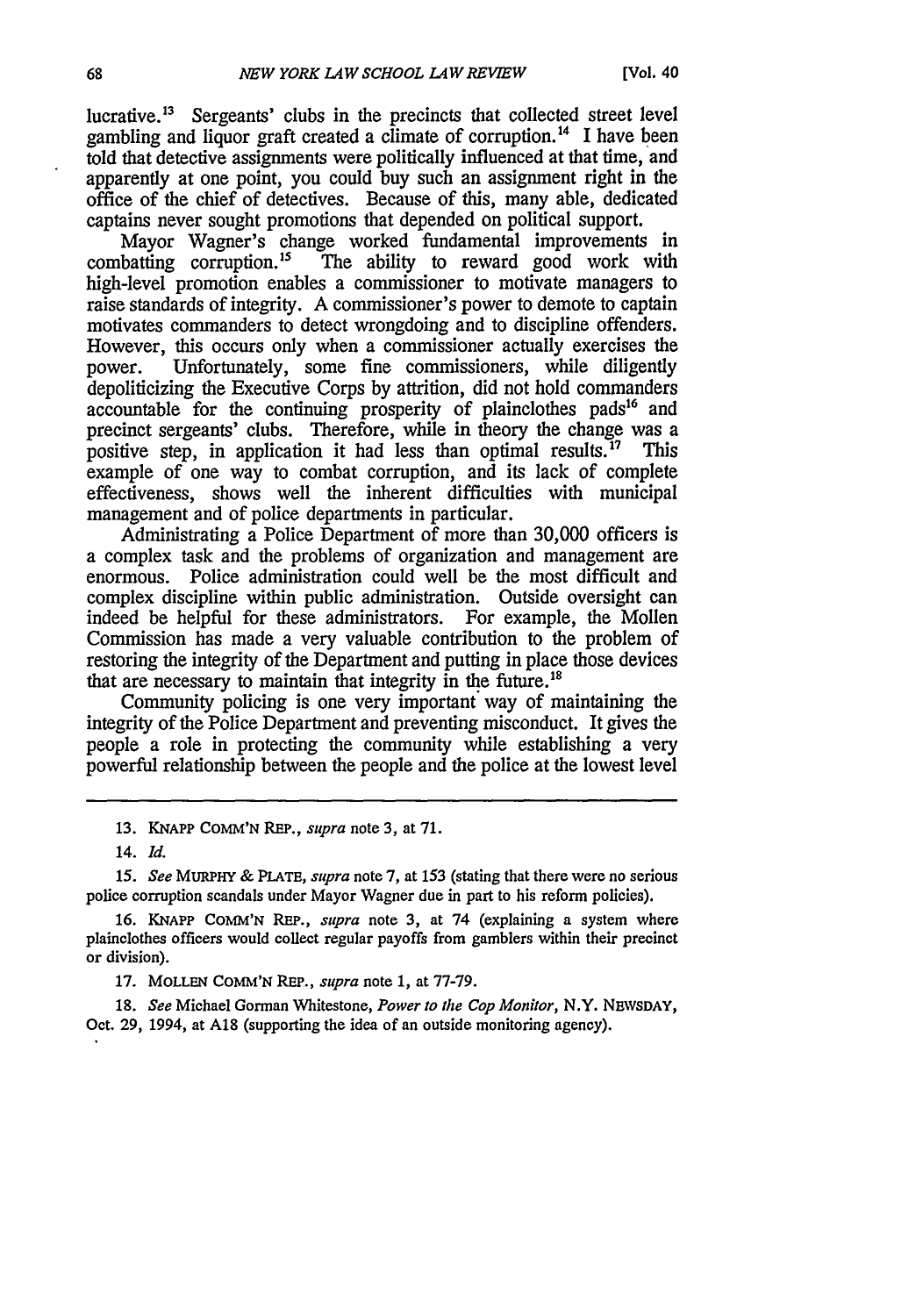of operations. In my opinion, community policing, done properly, would be one of the best possible oversight mechanisms you could have for the Police Department.

In 1990, Commissioner Lee Brown<sup>19</sup> established experiments in the precincts at Canarsie<sup>20</sup> and Mill Basin,<sup>21</sup> called "Cop of the Block."<sup>22</sup> I will take a minute to describe that concept because I believe in it so much. It has been tried in this Department three or four other times.

The Cop of the Block program takes the officers assigned to a particular sector on a permanent basis (a sector is an area of about 10,000 people which has two officers in a typical patrol car) and divides the sector into eight or ten parts, so that each officer has an area of his own, a subsector, if you will, consisting of one or two blocks depending on population density. $^{23}$  The officer can then relate very closely with the people living in that area.

A number of departments around the country are experimenting with similar community policing programs. $^{24}$  Indeed, numerous departments are moving quite far ahead with the use of "resident police officers," where an officer will be offered a rent-free apartment in a public housing project and can live in the community.<sup>25</sup>

Of course, community policing is not the whole answer; there are other key actors in this process. Many elements have to be in place and, in particular, community relations have to be established for things to work out. If any one of these elements is not in place, it can be a problem.

Obviously, the Mayor is a key actor. We must ask: Does the Mayor make integrity in the Police Department the highest priority? Mayors

19. Lee Brown was New York City Police Commissioner from Jan. 22, 1990, to Sept. 1, 1992.

20. New York City Police Department, 69th Precinct, Brooklyn, N.Y.

21. New York City Police Department, 63rd Precinct, Brooklyn, N.Y.

22. *See* Edmund Stubbing, *Don't Scrap the Squad Car,* N.Y. NEWSDAY, Sept. 20, **1990,** at *58; see also* Pamela Newkirk, *Police Announce Plan to Help Ease Crown Heights' Tensions,* N.Y. NEWSDAY, Oct. 11, 1991, at 26 (describing programs where officers are assigned to smaller sections of the community to police on foot, thus promoting closer police/community involvement).

23. *See* Stubbing, *supra* note 22 (describing the method for dividing the community among police officers).

24. *See* Eric Harrison, *Community-Based Policing Takes on New Meaning,* L.A. TINEs, Nov. **17,** 1993, at AS; *see also* Kim Cobb, *Police Homestead Idea Sparks Interest,* HoUsTON CHRON., Dec. 19, **1993,** at **Al** (noting that police departments across the country give similar community policing programs various titles, such as, "resident police program" and "police homestead program").

25. *See* Harrison, *supra* note 24, at **AS;** *see also* Cobb, *supra* note 24, at **Al.**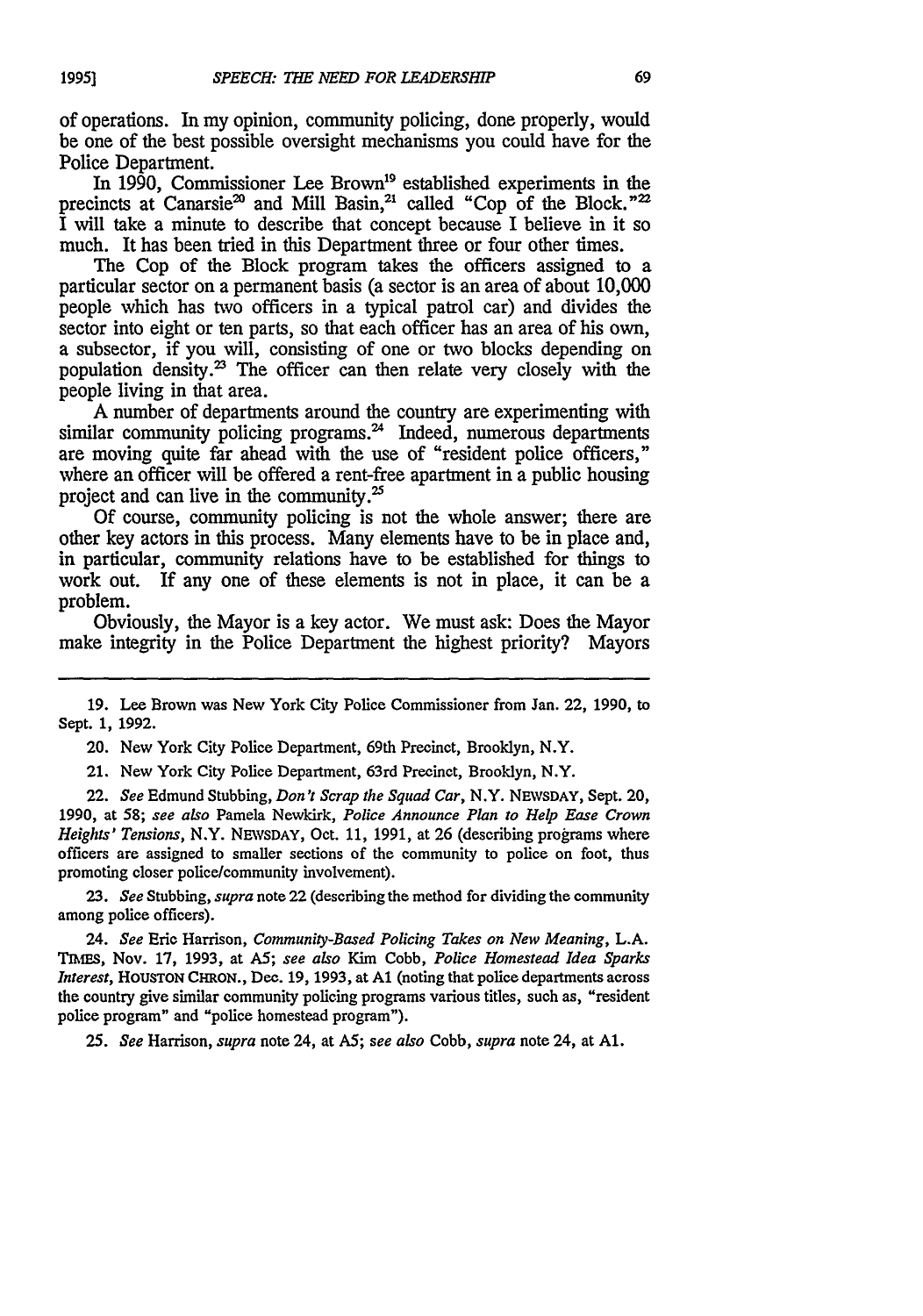have great pressures; as elected officials, they are involved in the political process every day. But do they say to the Commissioner: "Integrity in the Police Department is my highest priority and I will support you in every way to assure that it happens"?

I think that between the two ideas-one being that Commissioner Scoppetta<sup>26</sup> work for Mayor Giuliani directly, and the second being what the Mollen Commission proposed<sup>27</sup>—frankly, I can see advantages and disadvantages in both. My own view is to hold the Mayor as fully accountable as possible. And under the arrangement with Commissioner Scoppetta, I think the Mayor is holding himself more fully accountable than he would with any other kind of an oversight body.

As for a permanent, ongoing panel to oversee corruption in the Police Department, I certainly understand, as both sides on this issue understand, that, with the current situation in New York City, and what has been revealed by the Mollen Commission, there is a very strong feeling that some kind of outside entity is necessary.<sup>28</sup> And I accept that; in fact, it's almost a political necessity right now.

What I would like to focus in on for a few minutes-as we read in the report about the culture of the Police Department-is the culture itself.

I prefer to look at the culture of the Executive Corps, because it is not as well understood. The Executive Corps consists of about 150 people,' maybe a few more, who have achieved the civil service rank of captain and now serve in higher ranks: deputy inspectors, inspectors, deputy chiefs, assistant chiefs, three-star and four-star chiefs. They are the people who run the Department.

Obviously the Police Commissioner cannot run the Department alone. He depends on the people in the Corps. They are critical and can make

MOLLEN CoMM'N REP., *supra* note 1, at 7.

28. *See Don't Veto the Police Commission,* N.Y. **TIMES,** Dec. 22, 1994, at 18; *see also* Thomas D. Thatcher II, *How to Police the Police,* N.Y. TIMES, Aug. 1, 1994, at A15.

<sup>26.</sup> Nicholas Scoppetta, appointed by Mayor Rudolph Giuliani on February 28, **1995,** to chair the Mayor's Commission to Combat Police Corruption.

<sup>27.</sup> The Mollen Commission's primary recommendation was for the formation of a "permanent, independent oversight body." However, the Commission Report also proposed:

improving screening and recruitment; improving recruit education and inservice integrity training; strengthening first-line supervision; reinventing the enforcement of command accountability; attacking corruption and brutality tolerance; challenging other aspects of police culture and conditions that breed corruption and brutality; strengthening intelligence-gathering efforts; preventing and detecting drug abuse; soliciting police union support for anticorruption efforts; minimizing the corruption hazards of community policing; and legislative reforms.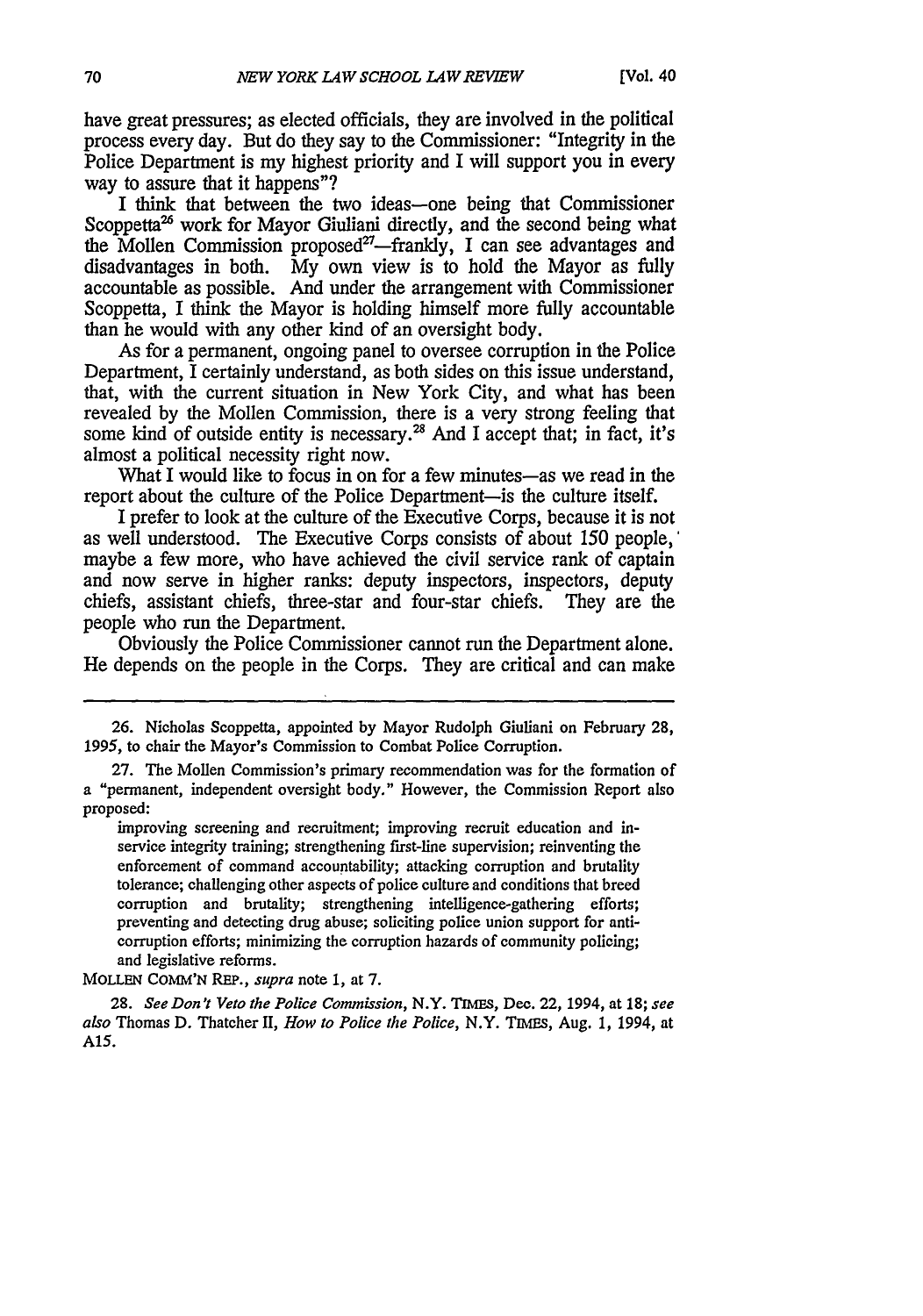things happen. I am convinced that they can prevent corruption and be more effective in dealing with crime if they understand what is expected of them; if the Commissioner holds them accountable and gives them the means to prevent corruption.

Certainly, a commissioner does not want to be ruthless. None of us want to be cruel to the people we have worked with, with whom we went through the academy. But when one accepts the position of commissioner, that person's obligation is first to the people, then to the Department, and then to those great officers who go out on the street every night and day and risk their lives. I don't mean to be dramatic about it, but in 1971, I buried eleven officers killed by gunfire.

So the commissioner's loyalty to the "brass" of the Department should be very strong, but a commissioner is wise to put the "brass" in competition with one another-to tell the officers that, while they cannot all be made chiefs, they can compete and whoever can do the best job in reducing corruption in his area will be the one to get the prize.

Thus, while looking at the make up the Executive Corps is important, there are many other issues that remain. For most of the century the cause of police corruption was improper political interference in the Department.<sup>29</sup> But as it ended, corruption did not. Good management and strong leadership had virtually eliminated corruption for fifteen years. Weak leadership and poor management resulted in the return of corruption, but on a much smaller scale.<sup>30</sup> Less than ten percent of the precincts were affected, as compared to a much larger number before the 1970 reform.<sup>31</sup>

But, again, attempting to find the cause in a "conspiracy of silence" or a "culture of corruption" overlooks the reality of a culture of integrity when a commissioner believes in the honesty of a vast majority of officers

**30.** *See* Carlyle **C.** Douglas & Mary Connelly, *Rattling the Brass in Brooklyn's 77th,* N.Y. TIMEs, Nov. 2, 1986, at D6; *see also* Leonard Buder, *Grand Jury Hears Evidence on Suspended Officers,* N.Y. TIMES, Oct. 4, 1986, at A28 (referring to the **1986** eruption of a corruption scandal involving 13 officers from the 77th Precinct-approximately 15 years after the commencement of the Knapp Commission investigation in 1970).

**31.** *Compare* MOLLEN COMM'N REP., *supra* note 1, at 11-14 (focusing on the corruption scandals in six out of the seventy-five New York City police precincts; noting, however, that the Commission is not able to produce a scientifically precise estimate of the extent of the corruption) *with* KNAPP **COMM'N** RFP., *supra* note 3, at 1-5 (concluding that police corruption is widespread, based on information supplied by hundreds of sources within and without the Department, which information was consistent with the specific instances of corruption that the Commission was able to investigate).

<sup>29.</sup> *See* IN **THE** MATrER OF THE **INVESTIGATION** OF THE DEP'Ts OF **THE** GOV'T **OF THE CrrY OF** N.Y.: **INTEnEDIATE** REP. (Hon. Samuel Seabury, Counsel) (Jan. 25, 1932); LExow **COMM'N REP.,** *supra* note 3.